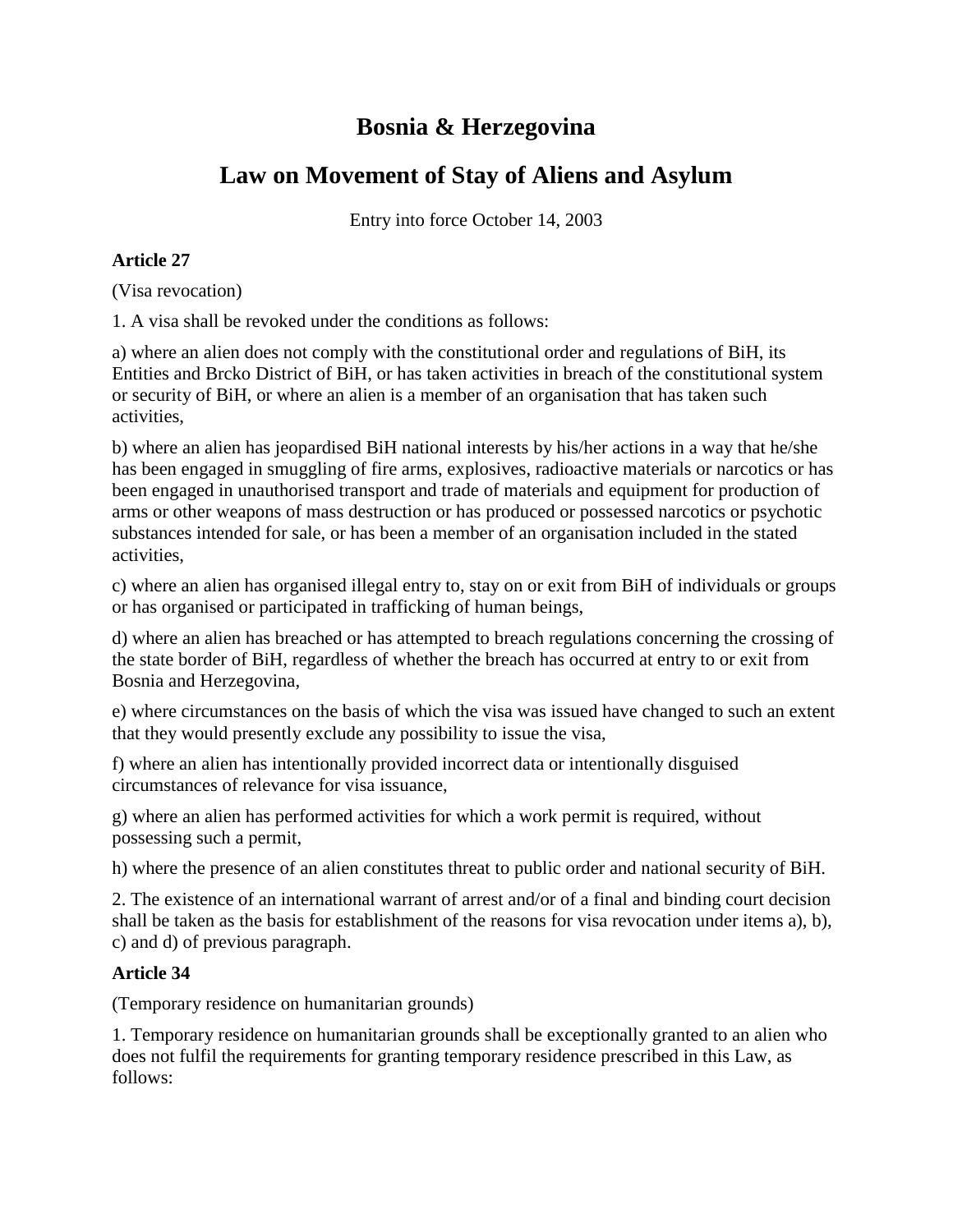a) to an alien who has been a victim of an organised crime and/or trafficking of human beings, for the purpose of providing protection and assistance for his/her rehabilitation and repatriation into the country of his/her habitual residence,

b) to a minor child of aliens if he/she has been abandoned or has been a victim of an organised crime or has remained without parental protection for any other reason whatsoever,

c) to a stateless person,

d) to an alien with respect to whom the requirements referred to in Article 59 of the present Law have been met and to whom asylum has not been granted pursuant to this Law,

e) for other justified humanitarian reasons.

2. Temporary residence shall be exceptionally granted to an alien who does not fulfil the requirements needed for issuance of a temporary residence permit prescribed by this Law, if so being in the function of enabling the administration of the court proceedings, and/or in cases where the alien co-operates with authorities in revealing crimes and their offenders, or if he/she has been a victim of an organised crime and his/her presence in BiH is indispensable for conducting the court proceedings where he/she shall appear as a plaintiff, an injured party or a witness.

#### **Article 36**

(Protection of victims of trafficking)

1. The Ministry has been responsible for providing special protection and assistance to victims of trafficking of human beings for the purpose of their rehabilitation and repatriation into the country of their habitual residence.

2. The Ministry shall by way of a by-law specify rules and standards concerning the actions, admission and other issues related to admission of victims of trafficking of human beings, their rehabilitation and repatriation.

## **Article 46**

(Reasons for revocation of residence)

1. Right to residence and residence permits shall be revoked on the following conditions:

a) where an alien does not comply with the constitutional order and regulations of BiH, its Entities and Brcko District of BiH, or has taken activities in breach of the constitutional system or security of BiH, or where an alien is a member of an organisation that has taken such activities,

b) where an alien has jeopardised BiH national interests by his/her actions in a way that he/she has been engaged in smuggling of fire arms, explosives, radioactive materials or narcotics or has been engaged in unauthorised transport and trade of materials and equipment for production of arms or other weapons of mass *(translator's note: part of the sentence probably missing)* or has been a member of an organisation included in the stated activities,

c) where an alien has organised or participated in organisation or assisted illegal entry to, stay on or exit from BiH of individuals or groups or has organised or participated in trafficking of human beings,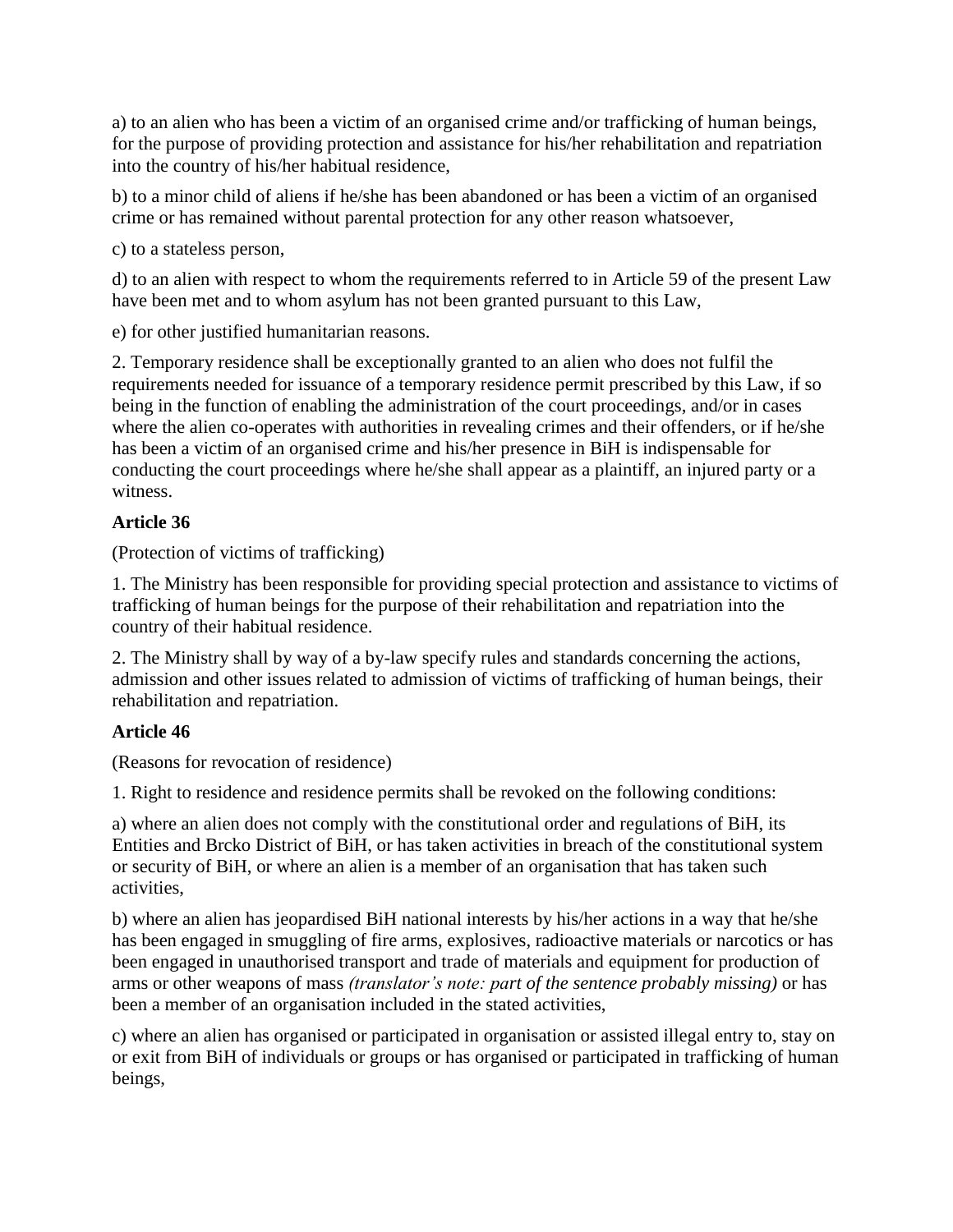d) where an alien has breached or has attempted to breach regulations concerning the crossing of the state border of BiH, regardless of whether the breach has occurred at entry to or exit from BiH,

e) where circumstances on the basis of which the residence permit was issued have changed to such an extent that they would presently exclude any possibility to issue the permit,

f) where an alien has intentionally provided incorrect data or intentionally disguised circumstances of relevance for issuance of a residence permit,

g) where an alien has performed the activities for which a work permit is required, without possessing such a permit,

h) where the presence of an alien constitutes threat to public order and national security of BiH.

2. The existence of an international warrant of arrest and/or of a final and binding court decision shall be taken as the basis for establishment of the reasons for revocation of residence prescribed in items a), b), c) and d) of previous paragraph.

3. Provisions of items e) and g) shall not be applied if an alien holding a permanent residence permit in BiH is able to show evidence of the existence of exceptional reasons justifying this exemption.

### **Article 56**

(Reasons for imposing expulsion measure)

An alien may be expelled from BiH for one of the following reasons:

a) if he/she has remained in BiH after the expiration of his/her visa or residence permit or after the expiration of the period of his/her entitlement to non-visa residence,

b) if he/she has remained in BiH after the cessation of his/her asylum status or after a final and binding decision on refusal of his/her application for asylum has been taken, while he/she has neither acquired the right of residence in accordance with this Law nor has acquired the citizenship of BiH,

c) if he/she has remained in BiH after withdrawal or release from BiH citizenship, while he/she has not realised the right of residence in accordance with this Law,

d) if he/she has violated or attempted to violate regulations on crossing the state border of BiH, regardless of whether the violation has occurred while entering or exiting BiH,

e) if the right of residence of the alien or a residence permit has been revoked by a final and binding decision in accordance with this Law,

f) if he/she has been convicted by a final and binding court decision for a crime which can be qualified as dealing of narcotics, selling of weaponry, trafficking of human beings, smuggling of people, terrorism, laundering of money or as any other type of organised crime, while the court has simultaneously not imposed the security measure of his/her expulsion from the territory of BiH,

g) if he/she has been convicted by a court in BiH of another crime and sentenced to more than four years of imprisonment, while the court has not simultaneously imposed the security measure of his/her expulsion from the territory of BiH,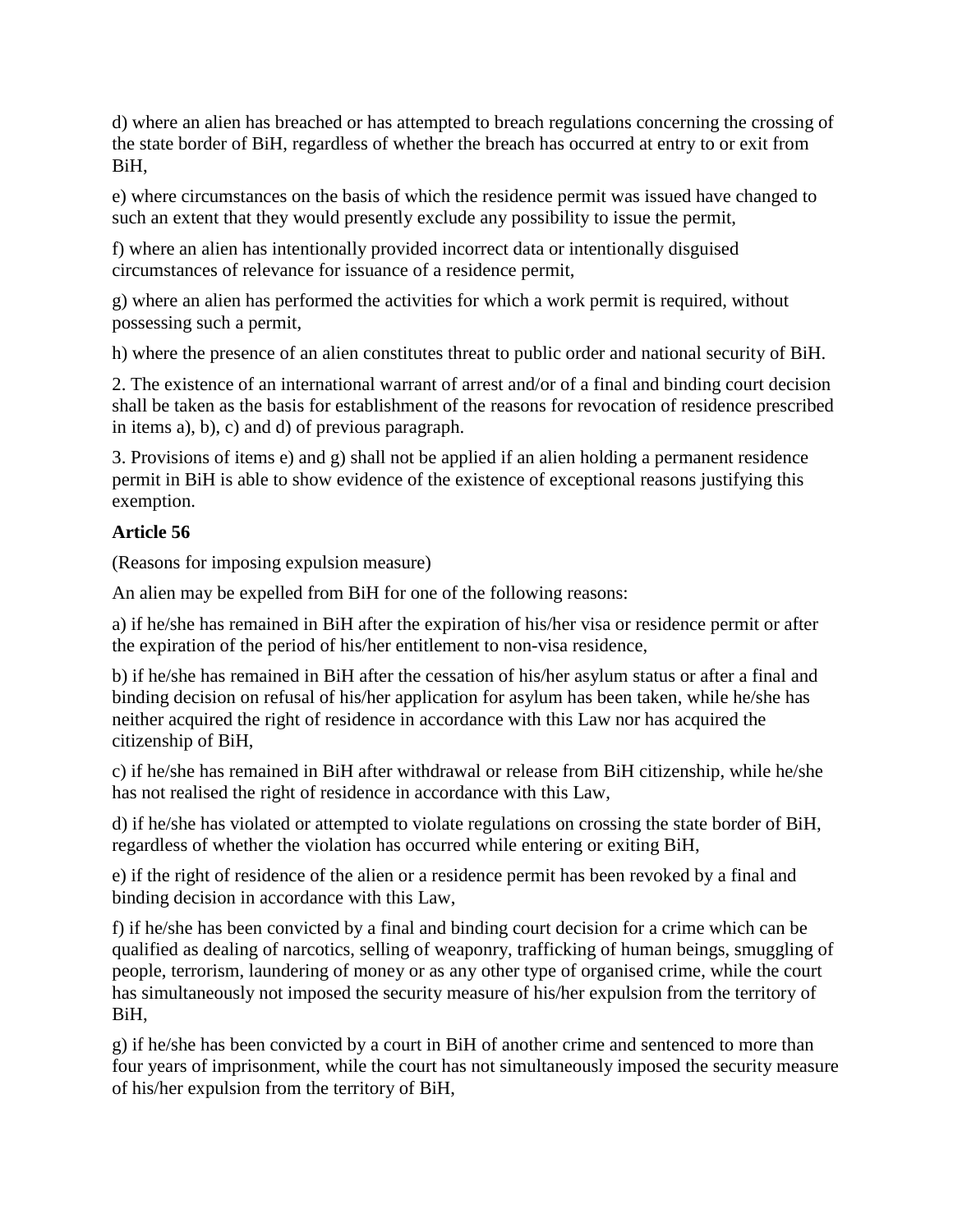h) if presence of the alien constitutes threat to national security and public order of BiH.

2. While assessing whether the expulsion measure from BiH territory shall be imposed against an alien and/or while taking the decision on duration of that measure, the Department is obligated to carefully review all the reasons relevant for issuing the decision, both detrimental and beneficial ones.

#### **Article 62**

(Restriction clauses)

1. Where the court proceedings have been instigated against the alien, a decision on expulsion cannot be enforced earlier than the case is resolved with a final and binding decision.

2. The decision on expulsion cannot be enforced earlier than the prison sentence imposed against the alien is fully served, except in probation cases.

3. If there exist reasons for forcible removal of the alien prescribed in this Law, the alien shall not be forcibly removed if so being in the interest of conducting the court proceedings where the alien shall appear as a plaintiff, an injured party or a witness, being a victim of trafficking of human beings or any other form of an organised crime or where the alien shall co-operate with authorities in revealing crimes and their offenders. The alien shall be granted residence prescribed in Article 34 paragraph 2 of the present Law for as long as these circumstances are present.

4. Forcible removal of an alien from the country shall not be commenced if the alien has decided to leave the territory of BiH by himself/herself or with the assistance of international governmental or non-governmental organisations and has provided an adequate guarantee for such a decision (title of transport, attestation of governmental or non-governmental organisation, etc.).

#### **Article 66**

(Structure of institutions)

Immigration centres, asylum centres, centres for accommodation of victims of trafficking of human beings and other institutions specialised for reception of aliens may be established for the purpose of implementing the present Law.

The Council of Ministers of BiH shall by way of by-laws determine the title and the type of a specialised institution for reception of aliens, method of their administration, financing conditions, functioning standards, the method for ensuring special conditions for beneficiaries of a special institution, providing supervision of aliens against whom a measure of supervision has been imposed, as well as other issues relevant for operation of a certain type of a specialised institution.

The prescribed special conditions in specialised institutions for reception of aliens shall comply with the requirements ensuing from the Constitution and international standards relating to the treatment of beneficiaries of specialised institutions.

Supervision of the operation of the institution specialised for reception of aliens shall be conducted by the Ministry.